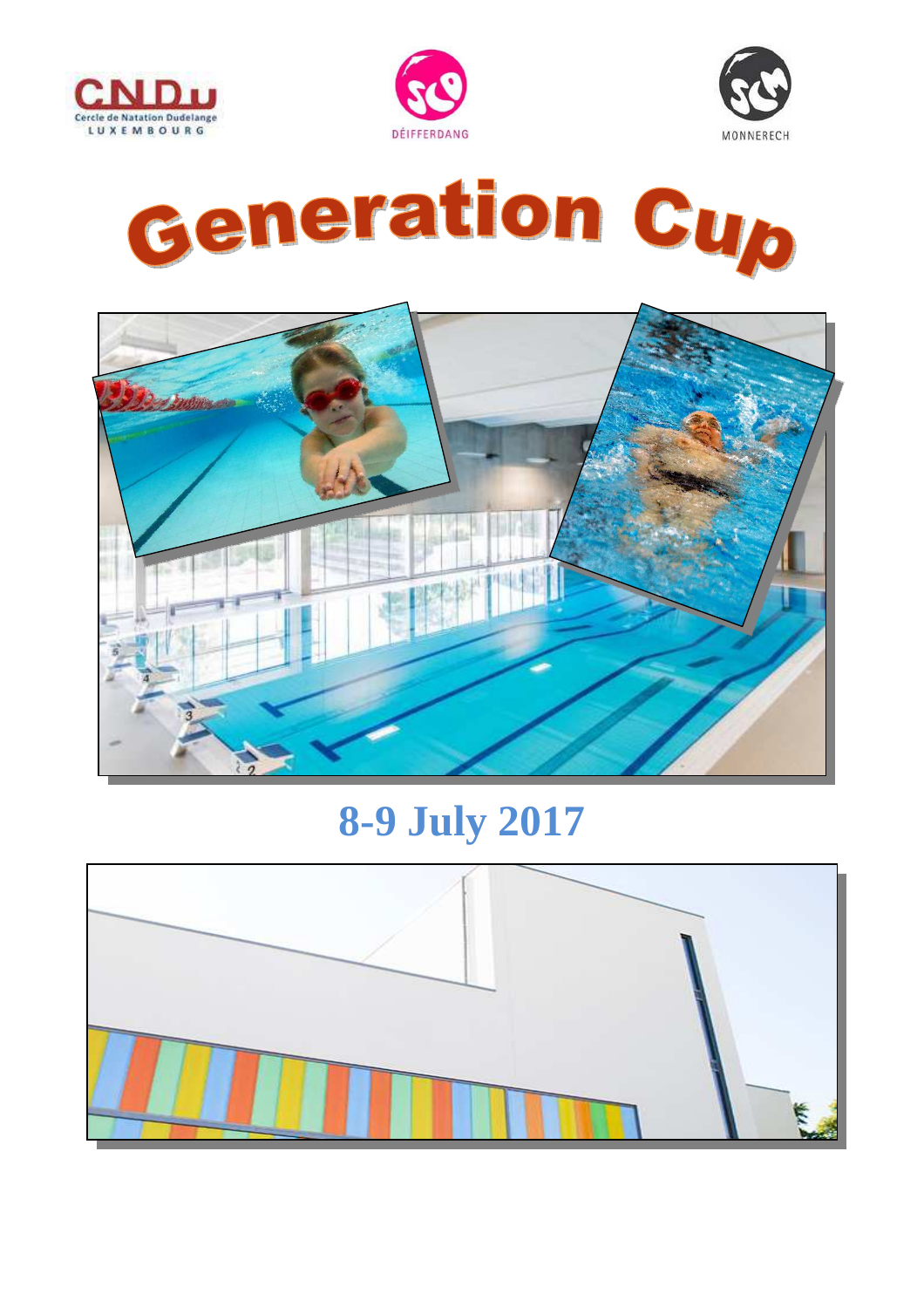

# **CNDU Generation Cup, 8-9 July 2017**

The Cercle de Natation Dudelange invites you to its 1st Generation Cup, which will be organized on July 8th and 9<sup>th</sup> 2017 at the swimming pool "Centre Sportif René Hartmann", rue du Parc, Dudelange. This competition will be the first of its kind in Luxembourg. The aim of this meeting is to bring together swimmers of different age groups. For this purpose, the program provides special events for smaller children and a variety of races for young swimmers and masters.

#### **Competition Program**

| Saturday 8th July 2017                            |                                            |              |                                                       |       |  |  |  |  |
|---------------------------------------------------|--------------------------------------------|--------------|-------------------------------------------------------|-------|--|--|--|--|
| Morning Session - Warm up: 8.00, First Start 9.30 |                                            |              | Afternoon Session - Warm up: 13.30, First Start 14.30 |       |  |  |  |  |
|                                                   | 1. 200m Individual Medley women            |              | 13. Kids Cup - see attachment                         |       |  |  |  |  |
| 2.                                                | 200m Individual Medley men                 |              | 14. 200m Breaststroke women                           |       |  |  |  |  |
| 3.                                                | 100m Butterfly women                       |              | 15. 200m Breaststroke men                             |       |  |  |  |  |
| 4.                                                | 100m Butterfly men                         |              | 16. 100m Backstroke women                             |       |  |  |  |  |
| 5.                                                | 50m Breaststroke women                     | Heats        | 17. 100m Backstroke men                               |       |  |  |  |  |
| 6.                                                | 50m Breaststroke men                       | Heats        | 5F. 50m Breaststroke women                            | Final |  |  |  |  |
| 7.                                                | 50m Backstroke women                       | Heats        | 6F. 50m Breaststroke men                              | Final |  |  |  |  |
| 8.                                                | 50m Backstroke men                         | <b>Heats</b> | 7F. 50m Backstroke women                              | Final |  |  |  |  |
| 9.                                                | 100m Freestyle women                       |              | 8F. 50m Backstroke men                                | Final |  |  |  |  |
|                                                   | 10. 100m Freestyle men                     |              | 18. 50m Freestyle Elimination Race                    |       |  |  |  |  |
|                                                   | 11. 4x50m Medley mixed relay               |              |                                                       |       |  |  |  |  |
|                                                   | 12. Participation Event A: 4x25m Fun Relay |              |                                                       |       |  |  |  |  |
| Sunday 9th July 2017                              |                                            |              |                                                       |       |  |  |  |  |
| Morning Session - Warm up: 8.00, First Start 9.30 |                                            |              | Afternoon Session - Warm up: 13.30, First Start 14.30 |       |  |  |  |  |
|                                                   | 19. 200m Backstroke women                  |              | 29. 200m Freestyle women                              |       |  |  |  |  |
|                                                   | 20. 200m Backstroke men                    |              | 30. 200m Freestyle men                                |       |  |  |  |  |
|                                                   | 21. 100m Breaststroke women                |              | 31. 100m Individual Medley women                      |       |  |  |  |  |
| 22. 100m Breaststroke men                         |                                            |              | 32. 100m Individual Medley men                        |       |  |  |  |  |
|                                                   | 23. 50m Butterfly women                    | Heats        | 24F. 50m Butterfly women<br>Final                     |       |  |  |  |  |
|                                                   | 24. 50m Butterfly men                      | Heats        | 25F. 50m Butterfly men<br>Final                       |       |  |  |  |  |
|                                                   | 25. 50m Freestyle women                    | Heats        | 26F. 50m Freestyle women<br>Final                     |       |  |  |  |  |
|                                                   | 26. 50m Freestyle men                      | Heats        | 27F. 50m Freestyle men                                | Final |  |  |  |  |
| 27. 4x50m Freestyle mixed relay                   |                                            |              | 33. Participation Event B: 3x50m Family Relay         |       |  |  |  |  |
|                                                   | 28. 4x25m Freestyle Generations Relay      |              |                                                       |       |  |  |  |  |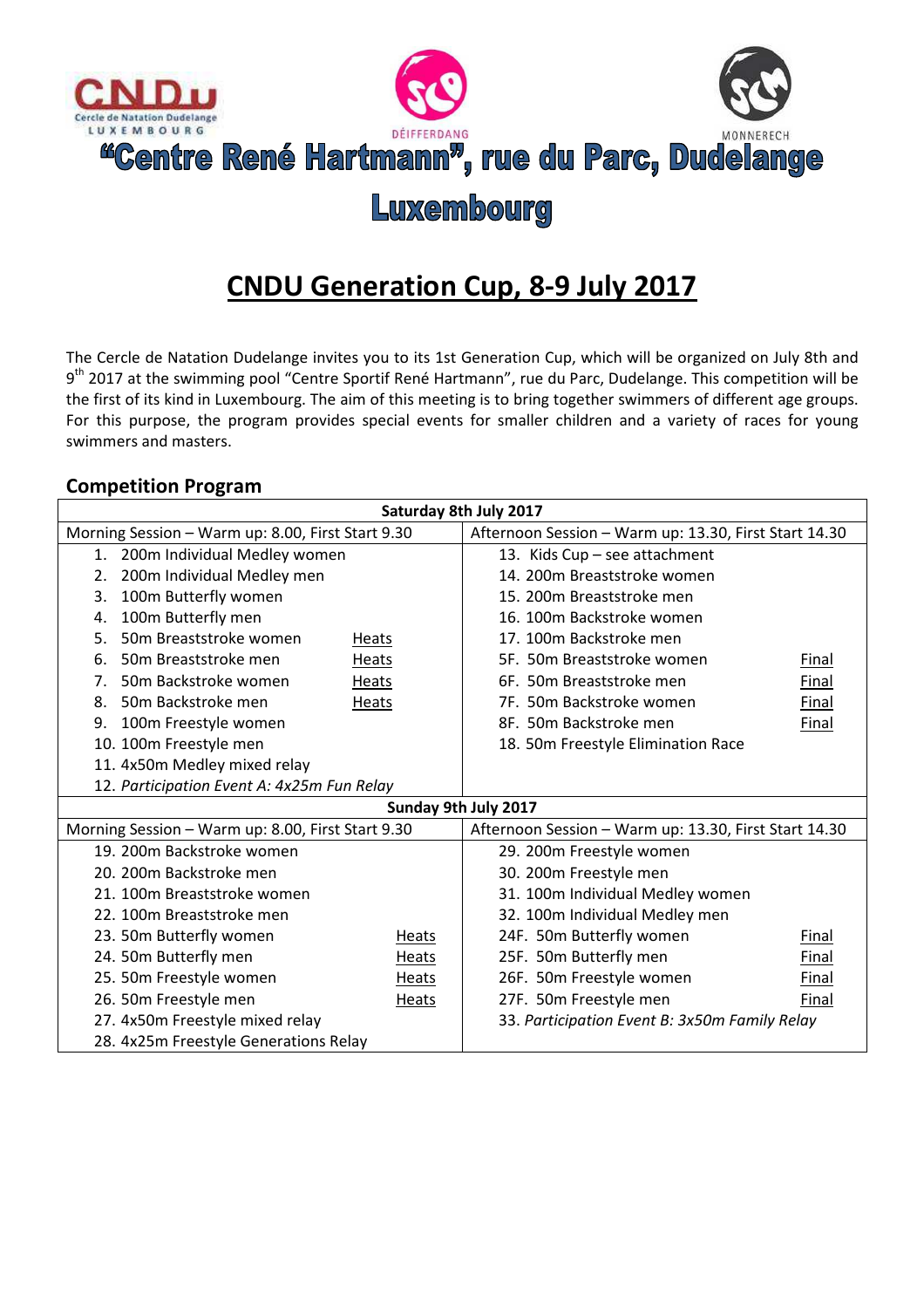





## **Regulations**

#### **1. Applied Rules**

The organizer of the Generation Cup is the Cercle de Natation Dudelange. The meeting will be held under FINA rules as well as those of the Luxembourg Swimming Federation (FLNS). The meeting is open to licensed swimmers.

#### **2. Venue**

The meeting takes place in the swimming pool of the Centre Sportif René Hartmann, located at rue du Parc in Dudelange. The competition pool is a 25m pool with 6 lanes and a water temperature of 27°C. Omega electronic time keeping will be used. A 10x15m swim down pool is available.

#### **3. Regulations for special events**

- *Mixed relays*: For events 11 and 27, teams must consist of 2 male and 2 female swimmers.
- *Elimination race* (event 18): The race consists of multiple rounds. In each round the slowest swimmers are eliminated and a new round with the remaining swimmers begins.
- *Generations relay* (event 28): The teams must contain 2 Masters Swimmers (born in 1992 or before) and 2 non-Masters swimmers (born in 1993 or after).
- The event 13 is a Kids Cup for children born 2008 and younger. Please register separately. See attachment. A medal will be given to each participant.

#### **4. Age groups & awards**

For all individual races there will be a classification by age group in the direct finals/heats. The first 3 swimmers from each category receive a medal. The following age groups shall apply: 9-10 years, 11-12 years, 13-14 years, 15-17 years, 18-24 years. For swimmers born in 1991 or before the usual masters age groups apply (25-29, 30- 34,… )

For events 5, 6, 7, 8, 23, 24, 25 and 26 the 6 fastest swimmers in the heats, regardless of their age, are qualified for open finals which shall be organized during the afternoon sessions**. Withdrawals for finals must be declared within 30 minutes after the publication of the results.** Special prizes will be given to the winners of the final.

For relay events, results are considered in an open category. The first 3 teams will be awarded medals.

The youngest as well as the oldest male and female swimmer participating in the meeting will receive a special prize.

#### **5. Registration and fees**

All entries must be submitted by **June 30th 2017 at 12.00 noon**. Entries should be registered by using the corresponding splash file/Lenex and sent to:

|                           | Address: | CNDU, BP 17, L-3401 Dudelange |          |                      |  |  |
|---------------------------|----------|-------------------------------|----------|----------------------|--|--|
|                           | E-mails: | cndu@cndu.lu                  |          | Webpage: www.cndu.lu |  |  |
|                           |          |                               |          |                      |  |  |
| <b>Registration fees:</b> |          | per individual race           | EUR 4,50 |                      |  |  |
|                           |          | per relay                     | EUR 8,00 |                      |  |  |